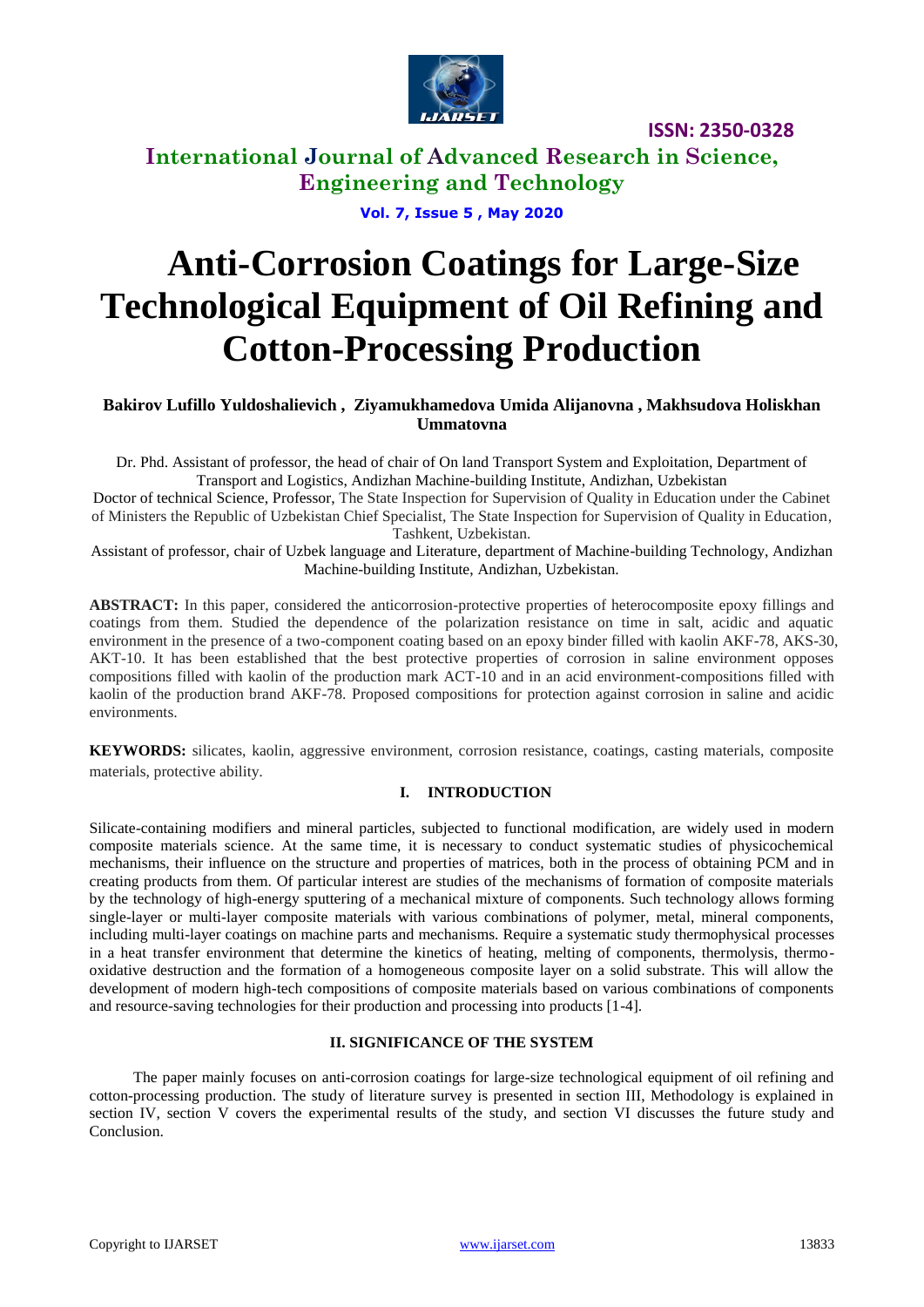

# **International Journal of Advanced Research in Science, Engineering and Technology**

## **Vol. 7, Issue 5 , May 2020**

#### **III. LITERATURE SURVEY**

Belarusian scientists Bely V.A., Sviridenok A.I., Struk V.A. et al. conducted studies on the effect of mechanical properties and osmolecular structures on metal-polymer systems and antifriction-carrozion properties.

Currently, scientific successes have been achieved by scientists of Uzbekistan such as academicians S.Negmatov, M. Askarov, S. Rashidova, candidates of technical sciences, professors A. Ibodullaev, Z.Tajikhodzhaev, A. Umarov, A. Riskulov, O. Yoriev who are studying the development of polymer composite materials science and optimizing the surface structure, academician R. Makhkamov, control of technological parameters, professor U.Ziyamuhamedova structural compatibility of composite polymer coatings in cotton, professor N.Abed t he use of composite materials and their physical modification, professor A. Juraev structural optimization of technological equipment, professor A.Dzhumabaev improving the abrasion resistance of composite polymer materials and their coatings, Professor Kh. Akhmedkhodjaev evaluation of the effectiveness of cotton pneumatic conveying from composite polymer materials also achieved scientific success.

At the same time, it should be noted that based on local materials under the guidance of Professor A.A. Riskulov conducted research on the effective use of thermoplastic polymers based on new composites, in particular the effective use of fluorine compounds. Under the leadership of U.Ziyamuhamedova extensive research is being carried out to obtain multifunctional coatings on the working surfaces of technological equipment for cotton processing and their structural conformity, in particular, a wide range of scientific research is underway on a new activation heliotechnology for the production of antifriction, antifriction-carrozion structures from heterocomposite polymeric materials (GCPM).

#### **IV. METHODOLOGY**

The protective ability of anticorrosive compositions was evaluated by comparing the densities of corrosive currents obtained by polarizing the electrode under study recommended in [2].

The compositions (No. 1, No. 2, No. 3, No. 4 of Table 1), deposited on metal plates, were investigated as an anticorrosion coating. It was found that composition No. 4 is the most promising, the proof of which was the comparison of the protective ability of the films, which was performed according to (state standardization – 380–71) on metal plates of steel Art – 3 (width 70 mm, length 150 mm, thickness  $0.8 - 0$ , 9 mm) under the same conditions and methods of maintaining test modes.

| Table 1                                                    |  |
|------------------------------------------------------------|--|
| The compositions of use for tests for corrosion resistance |  |

| Composition $N21$            | Composition $N2$       | Composition $N23$       | Composition $N24$          |
|------------------------------|------------------------|-------------------------|----------------------------|
| According to the             | $ED-20-100$ mass.part; | $ED-20-100$ mass.part.; | $2\mu$ -20 -100 mass.part; |
| technological regulations of | DBP+HS-20 mass.part;   | DBP+HS-20 mass.part;    | DBP+TC-20 mass.part;       |
| production                   | PEPA-10 mass.part;     | PEPA-10 mass.part.;     | PEPA-10 mass.part;         |
|                              | AKS-30-30 mass.part.   | AKF-78-30 mass.part.    | $AKT-10-30$ mass.part.     |

To conduct a comparative analysis, we conducted comparative experiments (Table 2).

When comparing the obtained values with a standard film produced according to the technological regulations of production, it was revealed that:

-Anti-corrosion coating composition number 4 is not inferior in its performance standard film according to state standardization.

-Significant reserves and low cost of raw materials

-determine the economic efficiency of production when using composite materials.

#### **V. EXPERIMENTAL RESULTS**

Table 2, 3 presents the anticorrosion properties of composite polymeric materials in various environment, and table 4–6 shows the effect of polarization resistance in various environment on time.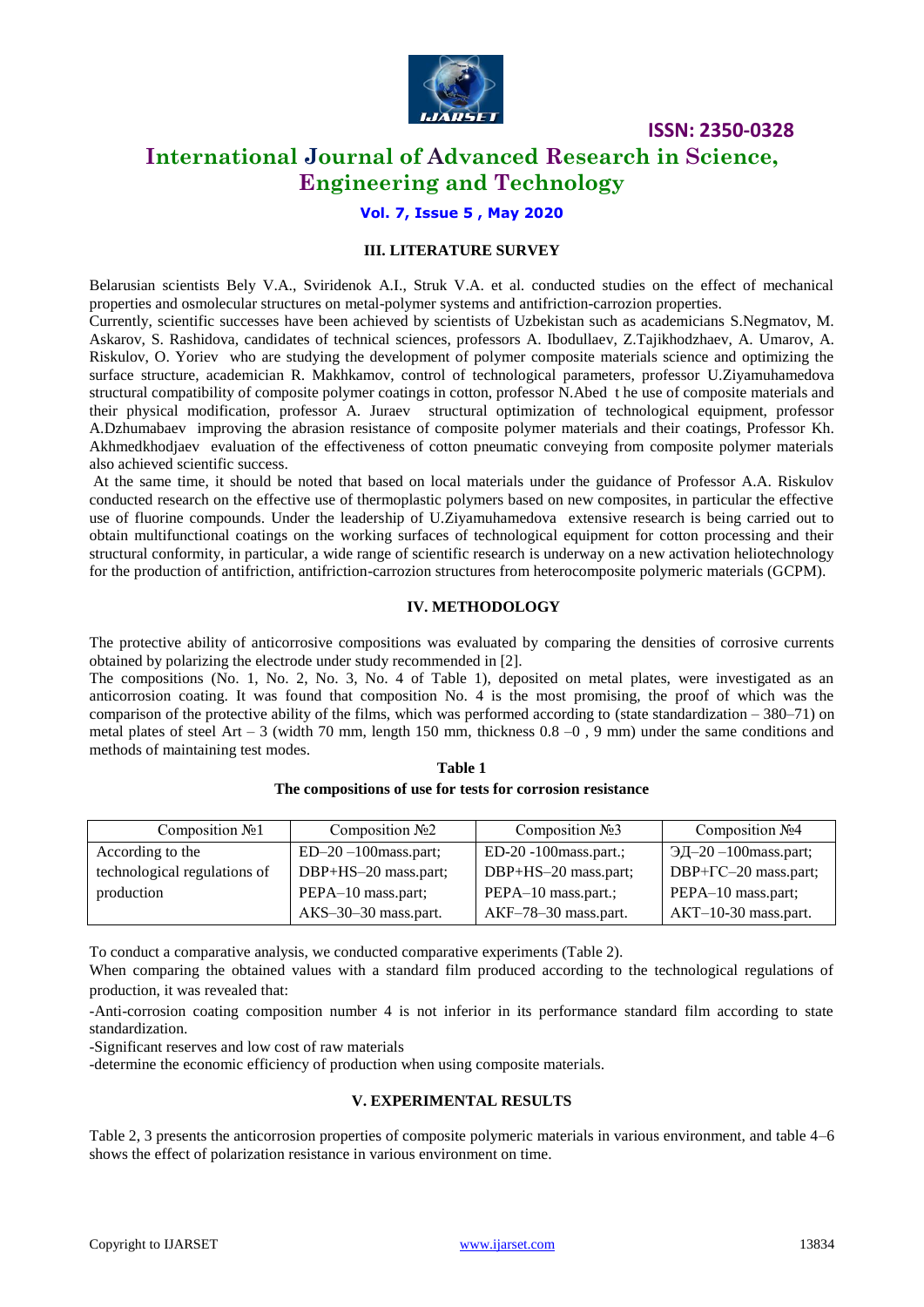

# **International Journal of Advanced Research in Science, Engineering and Technology**

# **Vol. 7, Issue 5 , May 2020**

 **Table2**

#### **Anticorrosive properties of composite polymer materials and coatings of them, depending on the type of kaolin grades in salt environment 3% NaCl**

| Coatings            | $E_{cm}$ , B<br>Stationary<br>potential | I, mA<br>corrosion<br>rate | $\gamma$ , coefficient<br>braking | Z %,<br>Power<br>of protection |
|---------------------|-----------------------------------------|----------------------------|-----------------------------------|--------------------------------|
| Without cover       | 0,78                                    | 893                        |                                   |                                |
| PCM without filling | 0,65                                    | 45,3                       | 2,19                              | 84,00                          |
| PCM+kaolin          | 0,50                                    | 16,59                      | 53,82                             | 89,00                          |
| PCM+AKT-10          | 0.44                                    | 3,89                       | 22,90                             | 99,00                          |
| PCM+AKS-30          | 0.45                                    | 13,98                      | 224,30                            | 93,00                          |
| PCM+AKF-78          | 0.48                                    | 15,40                      | 5,63                              | 81,00                          |

 **Table3**

### **Degree of protection and coefficient of braking of kaolin-based compositions in acidic environment of 3% H2SO4**

|                  | Eсм, B     | 1, мA          | $\gamma$ , coefficient | Z %,       |
|------------------|------------|----------------|------------------------|------------|
| Coatings         | Stationary | corrosion rate | braking                | degree of  |
|                  | potential  |                |                        | protection |
| Without cover    | 0,28       | 1584           |                        |            |
| Compound without | 0.35       | 876,3          | 21,19                  | 80.00      |
| filling          |            |                |                        |            |
| PCM+kaolin       | 0,32       | 616,59         | 5,82                   | 83,00      |
| $PCM+AKT-10$     | 0,29       | 36,89          | 2,90                   | 95,00      |
| PCM+AKS-30       | 0,31       | 130,98         | 4,30                   | 91,00      |
| PCM+AKF-78       | 0.34       | 155,40         | 5.63                   | 86,00      |

**Table4 The dependence of the polarization resistance of compositions filled with kaolin on time in a solution of 3% NaCl** 

|               | Time in days |       |       |       |           |
|---------------|--------------|-------|-------|-------|-----------|
| Coatings      | 5 day        | 25day | 55day | 75day | $100$ dav |
|               |              |       | R. Om |       |           |
| Without cover | 157          | 125   | 125   | 110   | 110       |
| $PCM+AKT-10$  | 158          | 167   | 168   | 170   |           |
| $PCM+AKS-30$  | 157          | 161   | 161   | 160   | 160       |
| $PCM+AKF-78$  | 159          | 165   | 165   | 166   | 166       |

**Table5**

#### **The dependence of the polarization resistance of compositions filled with kaolin on time in a solution of 3% H2SO4**

|               | Time in days |       |            |       |        |
|---------------|--------------|-------|------------|-------|--------|
| Coatings      | 5 day        | 25day | 55day      | 75day | 100day |
|               |              |       | $R$ , $Om$ |       |        |
| Without cover | 110          | 45    | 40         | 30    | 30     |
| $PCM+AKT-10$  | 137          | 161   | 160        | 160   | 156    |
| $PCM+AKS-30$  | 161          | 154   | 139        | 138   | 137    |
| $PCM+AKF-78$  | 140          | 149   | 154        | l 54  | 152    |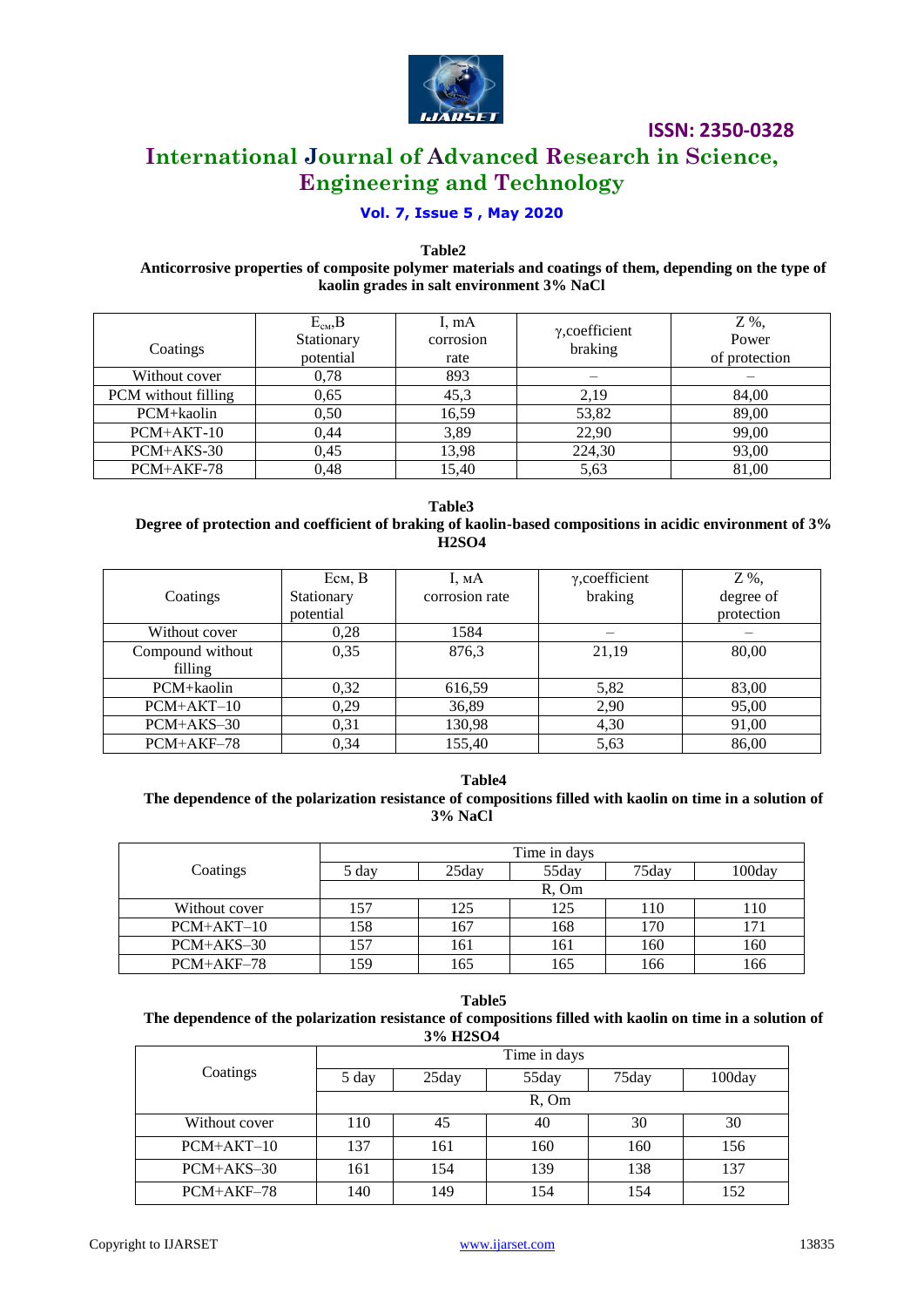

# **International Journal of Advanced Research in Science, Engineering and Technology**

## **Vol. 7, Issue 5 , May 2020**

**Table 6**

**The dependence of the polarization resistance of kaolin-based compositions on time in the aquatic environment**

|               |       |                  | Time in days |        |        |
|---------------|-------|------------------|--------------|--------|--------|
| Coatings      | 5 day | $10 \text{ day}$ | 15 day       | 20 day | 25 day |
|               |       |                  | $R$ , Om     |        |        |
| Without cover | 1310  | 710              | 130          | 69     | 68     |
| $PCM+AKT-10$  | 1410  | 1270             | 220          | 135    | 134    |
| $PCM+AKS-30$  | 1370  | 1290             | 300          | 272    | 270    |
| $PCM+AKF-78$  | 1370  | 980              | 400          | 320    | 318    |

The dependence of polarization resistance on time in saline, acidic and aqueous environment was studied in the presence of a two-component coating (Tables 4–6, Figure 1–3) based on epoxy binder filled with kaolin  $AKF - 78$ ,  $AKS - 30$ ,  $AKT - 10$ .

It can be seen that the polarization resistance of a steel probe in aqueous environment uncoated based on gossypol resin compositions is more than an order of magnitude higher than in acidic and saline environments. In aquatic environment, the polarization resistance in the presence of the coating changes insignificantly after 10 days, which indicates its effectiveness. When the probe is held for up to 15 days and further, the polarization resistance decreases, but the presence of the coating in this case also has a noticeable effect. This effect is especially noticeable in acidic and saline environments, that is, after even 25 days, the values of polarization resistance remain almost unchanged.

Lately, much attention has been paid to the preparation and usage of combined coatings. Of great interest for usage in anti-corrosion technology is gossypol resin [5-10] waste oil and fat production.



**Figure. 1. Dependence of polymerization resistance on time in 3% NaCl in the presence of a coating:** 1 - uncoated; 2– composition filled with kaolin AKS – 30; 3 - composition filled with AKF – 78 kaolin; 4 – composition filled with AKT – 10 kaolin.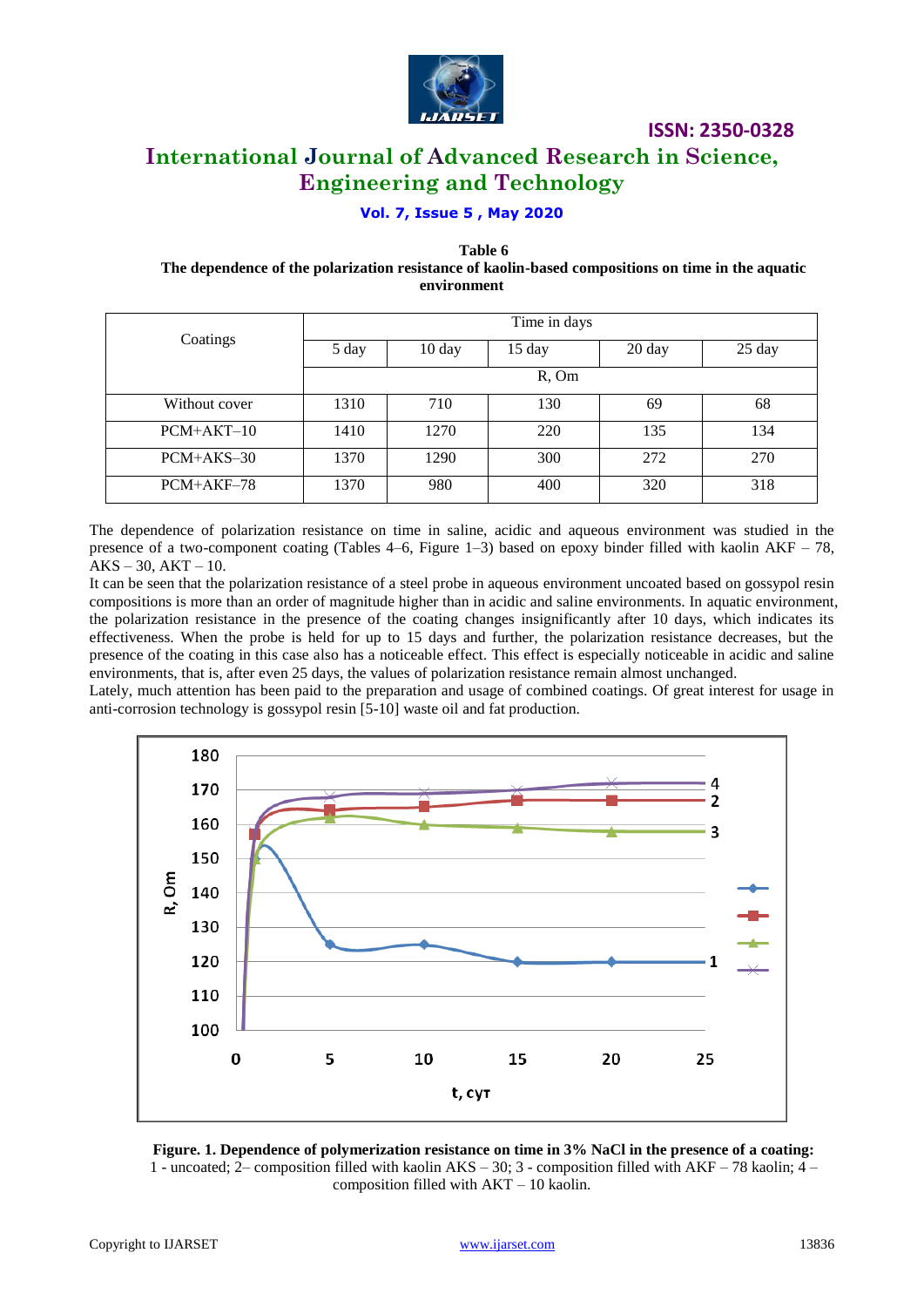

**ISSN: 2350-0328**

# **International Journal of Advanced Research in Science, Engineering and Technology**

**Vol. 7, Issue 5 , May 2020**



**Figure-2. The dependence of the polarization resistance on time in a solution of 3% H2SO4 in the presence of a coating.**

1 - uncoated; 2 - composition filled with kaolin AKS – 30; 3 - composition filled with AKF – 78 kaolin; 4– composition filled with AKT – 10 kaolin.





1 - uncoated; 2 - composition filled with kaolin AKS – 30; 3 - composition filled with AKF – 78 kaolin; 4– composition filled with AKT – 10 kaolin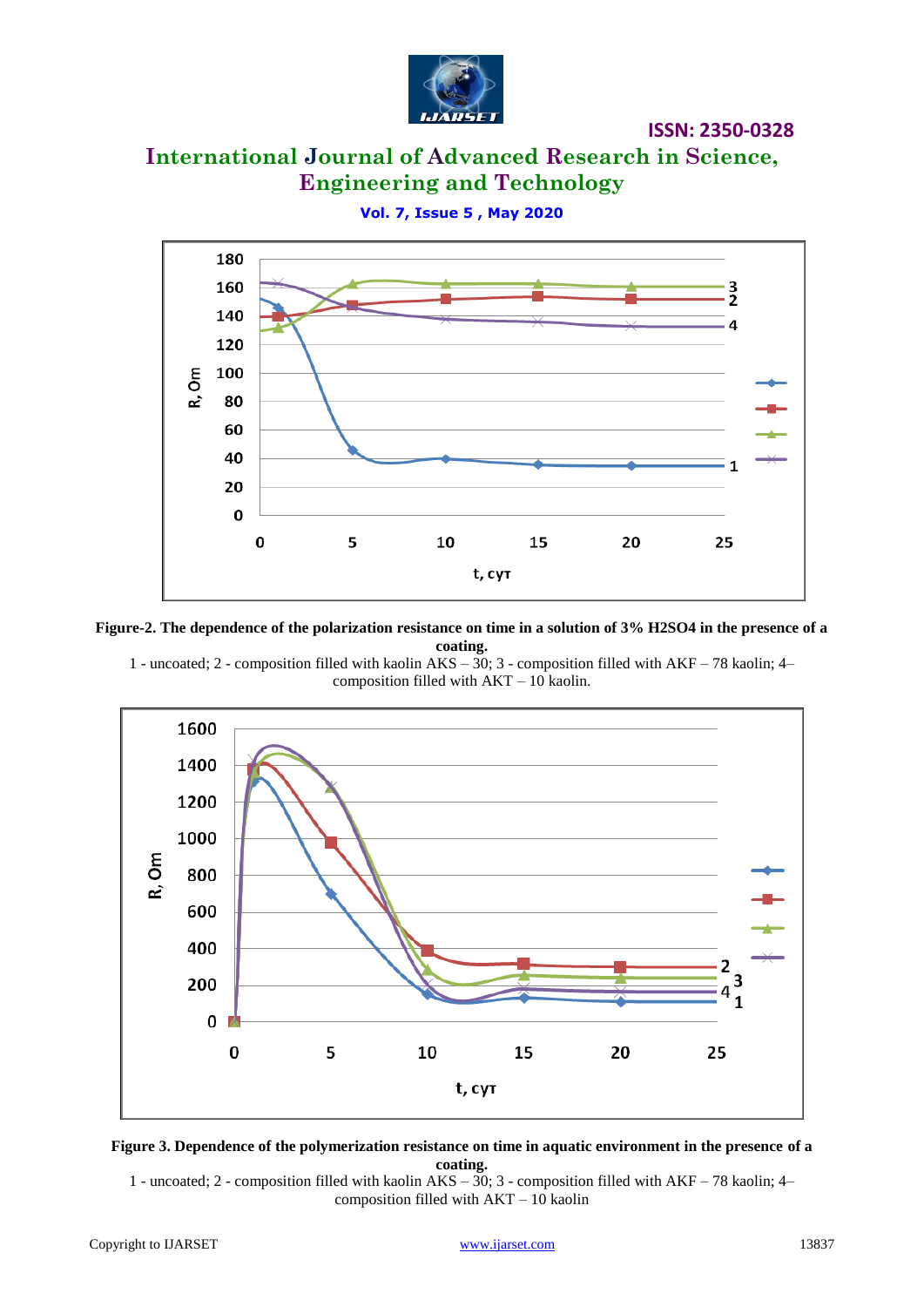

# **ISSN: 2350-0328 International Journal of Advanced Research in Science, Engineering and Technology**

## **Vol. 7, Issue 5 , May 2020**

Lately, bitumen - oil waste (state standardization 5.2239-77) has been widely used as an anticorrosive paint and varnish product.

#### **Table 7 Comparative indicators of the test and standard paint coating compositions**

|                                                                                                                                 | The composition of the accepted paint                          |                                                                                          |  |
|---------------------------------------------------------------------------------------------------------------------------------|----------------------------------------------------------------|------------------------------------------------------------------------------------------|--|
| <b>Indicators</b>                                                                                                               | According to the<br>technological regulations of<br>production | $9\mu - 20 - 100$ mass/h;<br>ДБФ+ГС-20 mass/h;<br>ПЭПА-10 mass/h; AKT-<br>$10-30$ mass/h |  |
| The appearance of the film                                                                                                      | The color is black, glitters,<br>the surface is smooth.        | The color is black, glitters,<br>the surface is smooth.                                  |  |
| Viscometerextension20-25 $^0C$                                                                                                  | $18 - 35$                                                      | 30                                                                                       |  |
| Mass fraction of nonvolatile substances,%                                                                                       | $39 \pm 2$                                                     | 40                                                                                       |  |
| Drying time of the film to degree 3 at $20 \pm 2^{\circ}$<br>C.h. no more at $100-1100$ ° C min. No more<br>(minutes)           | 20                                                             | 20                                                                                       |  |
| Film hardness by pendulum device $M - 3$<br>conventional units                                                                  | 0,20                                                           | 0.20                                                                                     |  |
| Bending elasticity of the film, mm                                                                                              | 1,0                                                            | 1,0                                                                                      |  |
| Resistance of a film to static influence of water<br>at a temperature<br>$20^0 \pm 2^0$ C, h, no less                           | 48                                                             | 48                                                                                       |  |
| Resistance of the film to the static effect of 3%<br>NaCl solution at a temperature of $20^0 \pm 2^0$ C, h,<br>no less (points) | 3                                                              | 3                                                                                        |  |

#### **VI. CONCLUSIONS**

An analysis of the results of the study comparing the evaluation of the anticorrosive ability of the compositions showed (Table 7) that the best protective properties against corrosion in saline environment are compositions filled with kaolin of the AKT-10 production brand and in acidic environment — compositions filled with kaolin of the AKF-78 production brand. Such differences in the properties of coatings filled with kaolin are explained by their chemical composition and particle size. Due to the fact that kaolin  $AKT - 10$  compared to  $AKF - 78$  oxides: iron oxide, silicon dioxide is greater, the predominance of aluminum oxide in  $AKF - 78$  gives an advantage to the coating based on it to predominate anticorrosive properties to aggressively acidic environment. The content of these elements makes it possible to suggest the formation of nanocomplex compounds during mechanical – chemical modification upon their preparation, to which further studies will be devoted.

#### **REFERENCES**

- [1]. A.S. 742443 USSR, MKI C 08 L 67/06, C 09 K 3/10, C 09 J 3/16. Polymer composition / R.A. Veselovsky, E.N. Fedorchenko, J.I. Shakayev, B.Ya. Rosentdent; Ins – t chemistry of vysomolecules. compounds of the Ukrainian SSR. - No. 2607504 / 23–05; Claims 04/25/78; Publ. Bul. No. 19 // Discoveries. Inventions. Industrial designs. Trademarks, № 19. –139 p. 1980.
- [2]. Zerda A.S., Lesser A.I. Intercalated clay nanocomposites: morphology, mechanics and fracture behavior // J. Appl. Polym. Sci. –Vol. 55. 1995
- [3]. Fatkhullaev E., Dzhalilov A.T., Minsker K.S., Marin A.P. Complex use of secondary products of cotton processing upon receipt of polymeric materials. –Tashkent: Fan, 1988.
- [4]. U.A. Ziyamukhamedov, A.Kh. Khabibullaev, D.A. Dzhumabayev The properties of heterocomposite coatings for use in ginning technological equipment obtained by means of an activation-by-a-heliotechnological method // STANDART, №3, -С.37-39.2009.
- [5]. Ziyamukhamedov, UA Promising composite materials based on local raw materials and energy resources. Tashkent: Tashkent State Technical University,. –160 p. 2011.
- [6]. Ziamukhamedova U.A., Shaymardanov B.A. Research of the possibility of hardening the hydro–abrasive endurance of anticorrosive epoxy hetero-composite coats with usage of local raw materials//On Sat International conf. ChemicalTechnology 2012. MoscowMarch 27. P. 300–302. 2012
- [7]. U.A. Ziyamukhamedov Study of the regularity of curing epoxy compositions formed by the solar technology method. In Proc. International conf. "Chemical Technology, 2012". Moscow, March 27. P.143–146. 2012.